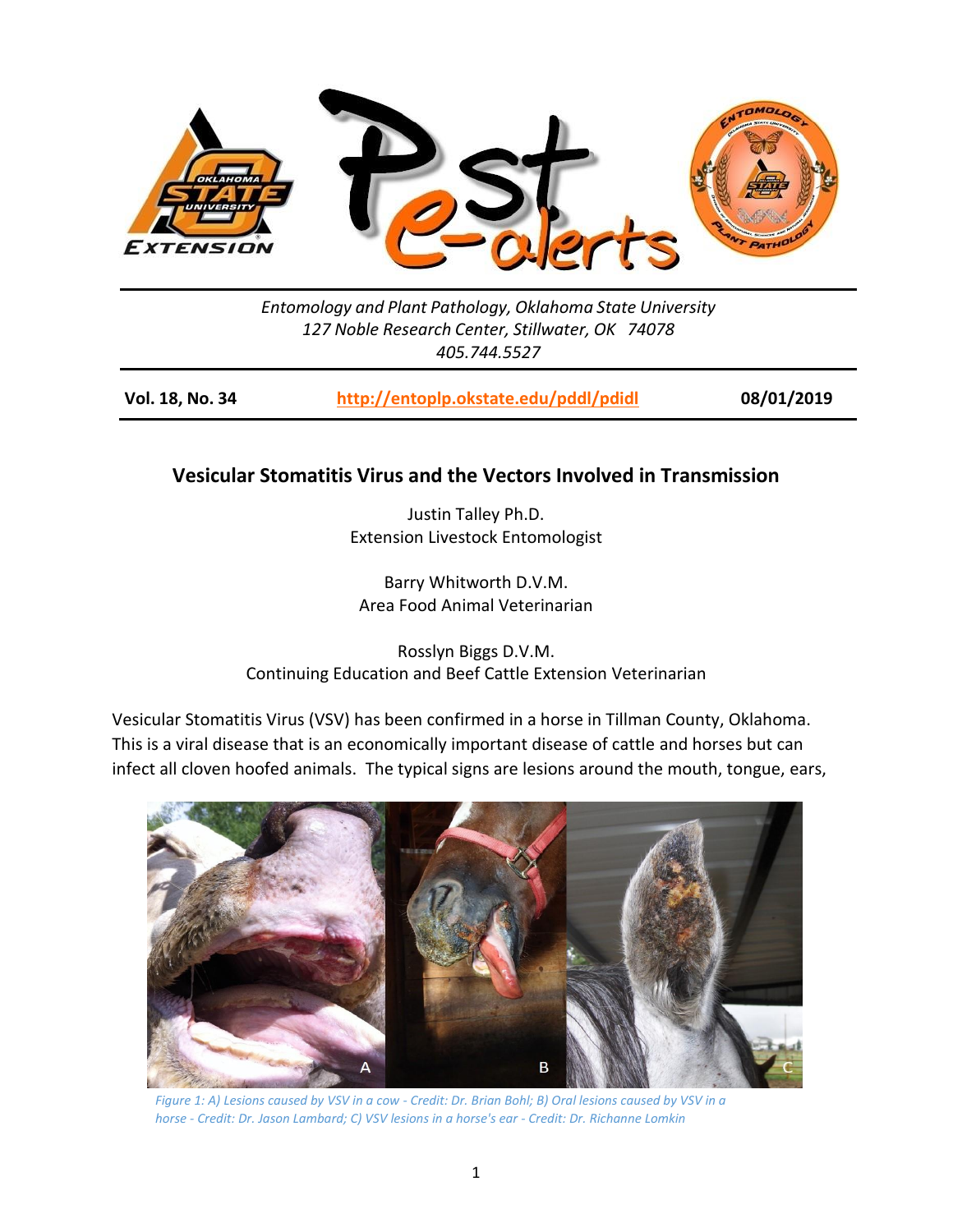gums, teats, and around the coronary bands (Figure 1). VSV within the United States has commonly occurred in the southwestern states of New Mexico, Arizona, Utah, Colorado, and Texas (McCluskey and Mumford, 2000). This disease is closely monitored because it is clinically indistinguishable from foot and mouth disease. It is also zoonotic meaning it can transfer from infected animals to people working those animals.

There are two serotypes commonly associated with disease in animals. VSV-serotype Indiana and VSV-serotype New Jersey have both been confirmed in the U.S. The serotype from the positive horse in Tillman Co. is the Indiana type. VSV is considered an RNA virus that is enveloped which can easily be inactivated with disinfectants (McCluskey and Mumford, 2000). This virus can survive in soil at temperatures between 40 °F and 44 °F and become inactive in temperatures above 130 °F.

While VSV is reported in horses and cattle, horses are considered more susceptible to infection with one outbreak having an infection rate of horses as high as 45% from premises sampled and only 5% in cattle on those same premises (Stanllknecht et al. 1985). During outbreaks VSV can spread quickly within animal herds by direct contact or contaminated needles, clothing or equipment (Letchworth et al. 1999). Infected animals will salivate excessively and the saliva can contain 4 to 6 logs of virus per milliliter of saliva (Hanson et al. 1957) which can easily contaminate facilities and the environment. This allows for an efficient animal to animal or contaminated needles, clothing or equipment to animal transmission (Lord and Tabachnick, 2002). Outbreaks within the U.S. have a seasonal pattern with most occurring initially during the early summer and ending with the first frost which is the same seasonal pattern of important vectors of VSV.

Vectors of VSV have been divided into two groups: 1.) insects that are involved in mechanical transmission of VSV and 2.) insects that are involved in biological transmission of this virus.

Mechanical transmission by insects is typically characterized by physical viral transport and the absence of an incubation period within the insect (Ferris et al. 1955). Insects implicated in mechanical transmission of this virus include house flies, eye gnats, and grasshoppers (Francy et al. 1988; Drolet et al. 2009). High viral titers in the lesions on the skin and in the saliva is how most of these mechanical vectors pick up the VSV virus when they feed on or land near these sites on the animal.

Biological transmission by insects is characterized by being related to a specific species of insect that also has an incubation period in which the virus increases in the insect before it reaches transmission related organs such as the salivary glands or eggs of the insect (Rozo-Lopez et al. 2018). Most seasonal occurrences of VSV are



*Figure 2: Adult biting midge, Culicoides sonorensis, showing blood-filled abdomen and the characteristic wings patterns used for species identification. Photograph by Ed T. Schmidtmann, USDA/ARS.*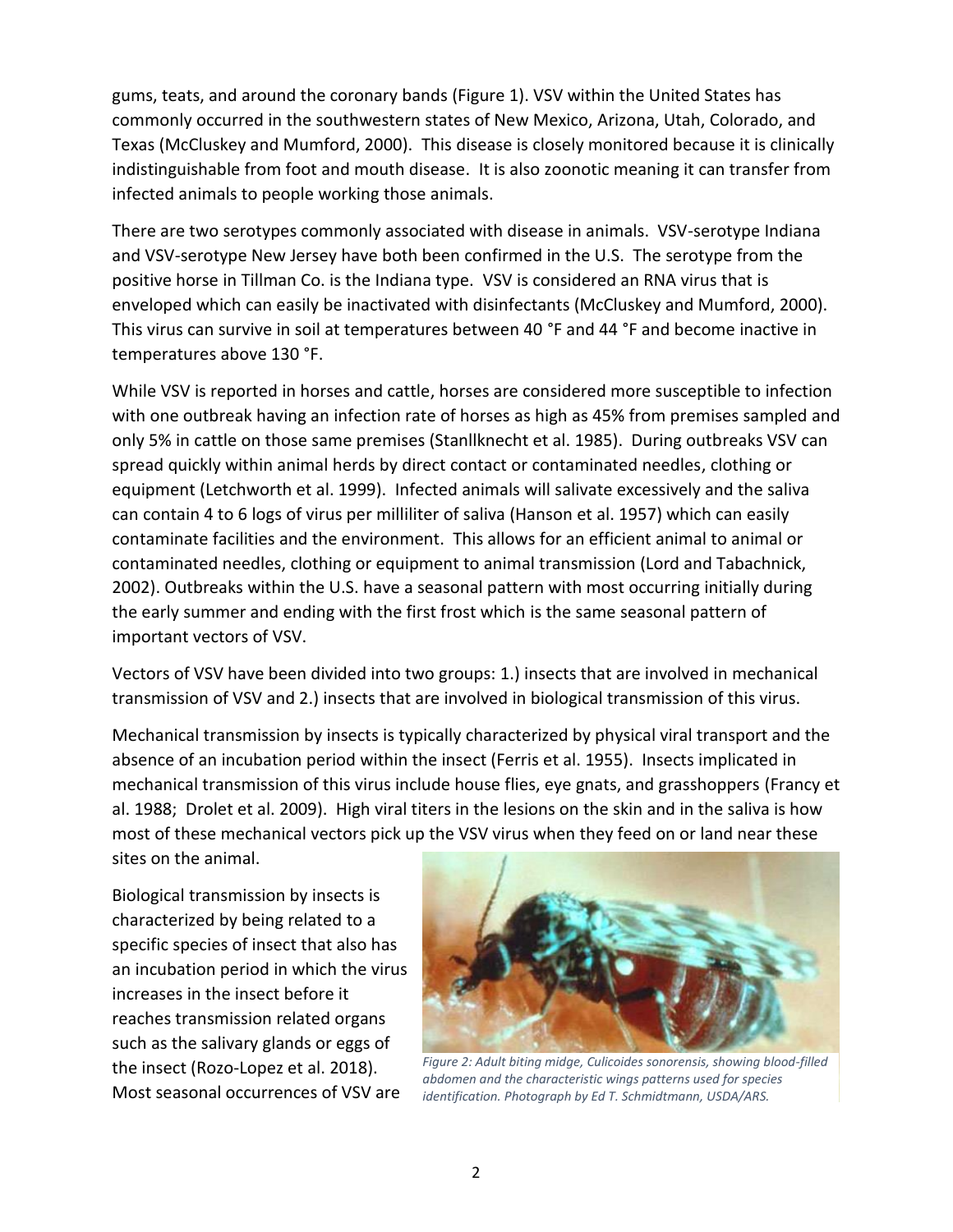associated with insect vectors that are biologically transmitting the VSV and are located near running water or standing water. The two most common biological vectors are black flies which



*Figure 3: Culicoides stellifer with different wing patterns than Culicoides sonorensis. Photo Credit:CBG Photography Group, Centre for Biodiversity Genomics*

prefer to develop in running water and Culicoides biting midges which prefer standing or stagnant water (Schmidtmann et al. 1999).

Considering the time of year that this case of VSV was reported and the location in southwestern Oklahoma the most likely insect vector to potentially spread this disease are Culicoides biting midges. These midges are common in Oklahoma especially when standing water such as ponds start to form receding shorelines that produce mud which these midges prefer. The species that have been implicated in VSV transmission are *Culicoides sonorensis* (Fig. 2) and *Culicoides stellifer* (Fig. 3). Both are present in Oklahoma.

When considering where these two particular species develop and when they are most active a recent study at Oklahoma State University (Talley et al. unpublished) documented Culicoides spp. breeding and activity patterns. *C. sonorensis* is found in typical areas that it has been associated with historically (Holbrook et al. 2000) such as animal lagoons, creek mud associated with animals, and pond mud (Fig. 4). They are also actively seeking blood meals from animals between 8 pm to 10 pm and from 4 am to 5 am (Fig. 5). In contrast, *C. stellifer* were found in more diverse breeding habitats that included both animal lagoons and treeholes (Fig. 4). This can complicate control measures especially if your animals are located near trees that form tree holes where water can collect such as oak trees. Also somewhat different than *C. sonorensis* is that *C. stellifer* was active throughout the night not just during evening and early morning periods (Fig. 5). Looking at their seasonal pattern in Oklahoma both of these species are active from June to September (Fig. 6) which matches the pattern of VSV historical outbreaks especially in years that have limited stream flow and more soil moisture associated with water bodies (Elias et al. 2019). However, county records for these two species are lacking in the southwestern portion of Oklahoma.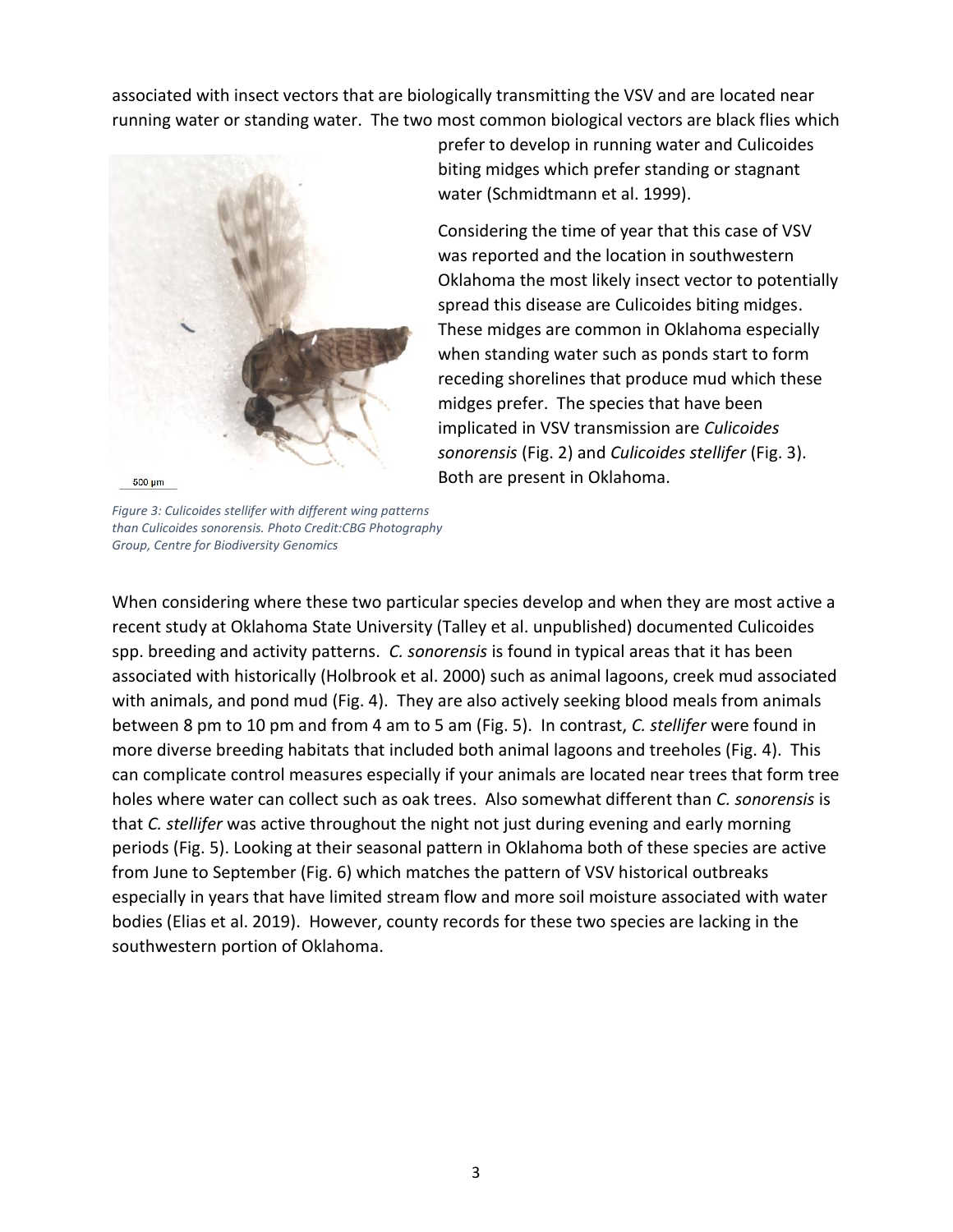

*Figure 4: Culicoides spp., with sexes pooled, reared from mud and treeholes samples taken from sites around the OSU Whitetailed deer research facility.* 



*Figure 1: Female Culicoides collected by drop trap pooled on an hourly basis for the trap nights between 7/3/2013-9/12/2013 . Collections took place only at the hours of 8, 9, 10 PM and 4, 5, and 6 AM. Only the four most commonly collected species are being represented on this graph.*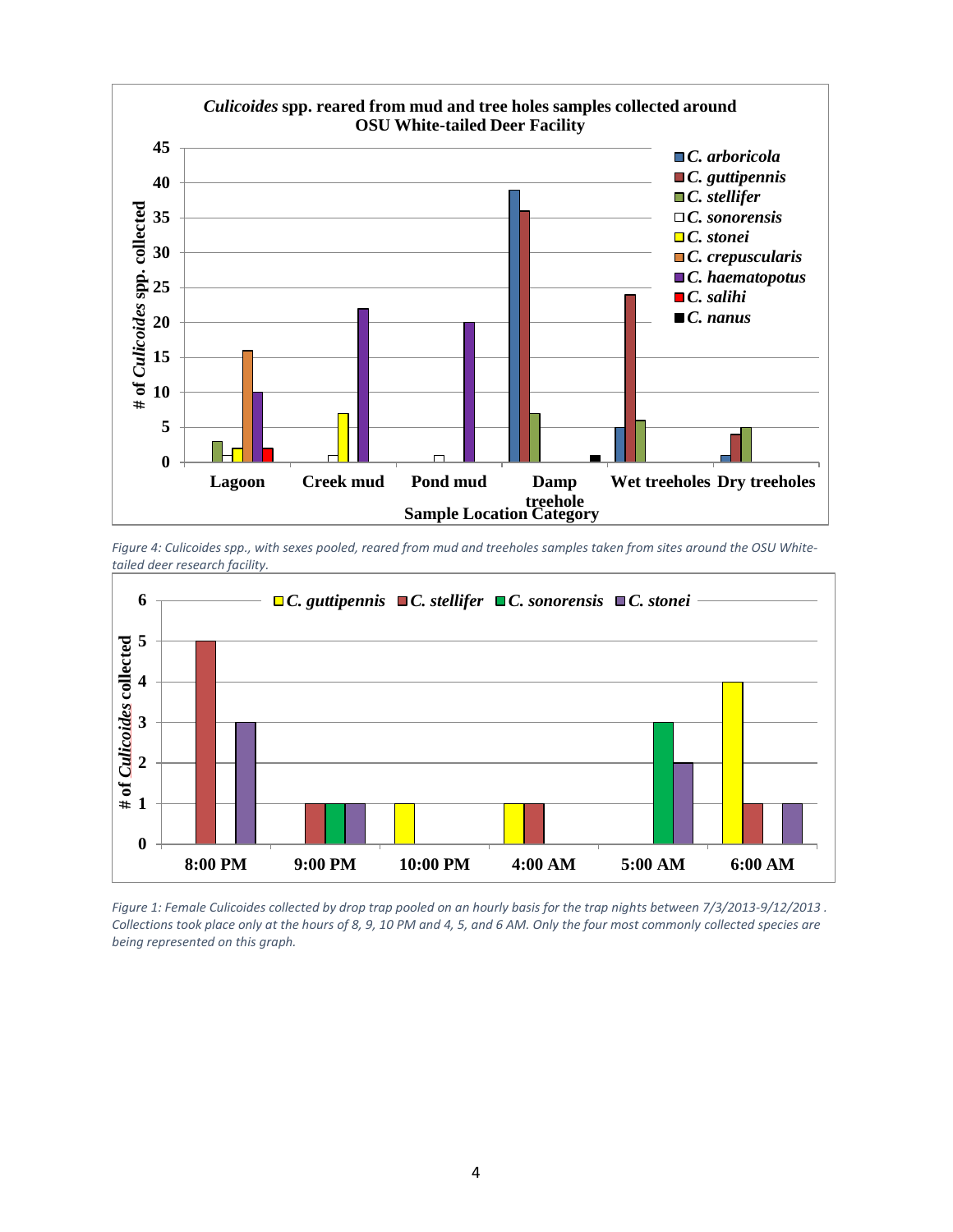

*Figure 2: Collection data for female Culicoides midges collected during 5/21/2013 through 10/23/2013 using a CO2 only baited suction trap. The data point for C. guttipennis on 6/14/2013 is 286 specimens collected.*

In general, when considering the insects that can transmit VSV are associated with water, several studies have shown that animals closer to water have an increased probability of contracting VSV and in fact if animals are less than 1,300 feet away from water then they are twice as likely to have animals with clinical signs of VSV (Hurd et al. 1999; Elias et al. 2019). Even though black flies are considered an important vector of VSV recent work has indicated that they can only travel less than 3 miles from flowing water resources (Adler et al. 2010) which most likely implicates biting midges in Oklahoma. If this case occurred in late spring or early summer, then there were plenty of flowing water resources for the black fly but since the record flooding from earlier in the year has receded and the temperatures have increased then the most likely vector of VSV are biting midges. Interestingly, the Culicoides data from OSU indicates that not only should *C. sonorensis* be a concern but also *C. stellifer* which was found in higher numbers than *C. sonorensis* and has a more diverse habitat that includes treeholes that can retain water.

## **Recommendations:**

- Increase biosecurity measures at farms and ranches
	- o Including isolation of new introductions or animals that have traveled
- Contact the State Veterinarian at 405-522-6141 if you suspect VSV disease
- Locate animals away from flowing water or standing water
- Treatment of water is impractical but if suspected VSV is near your premises then using mosquito larvicides can aide in the reduction of some of these flies and midges but